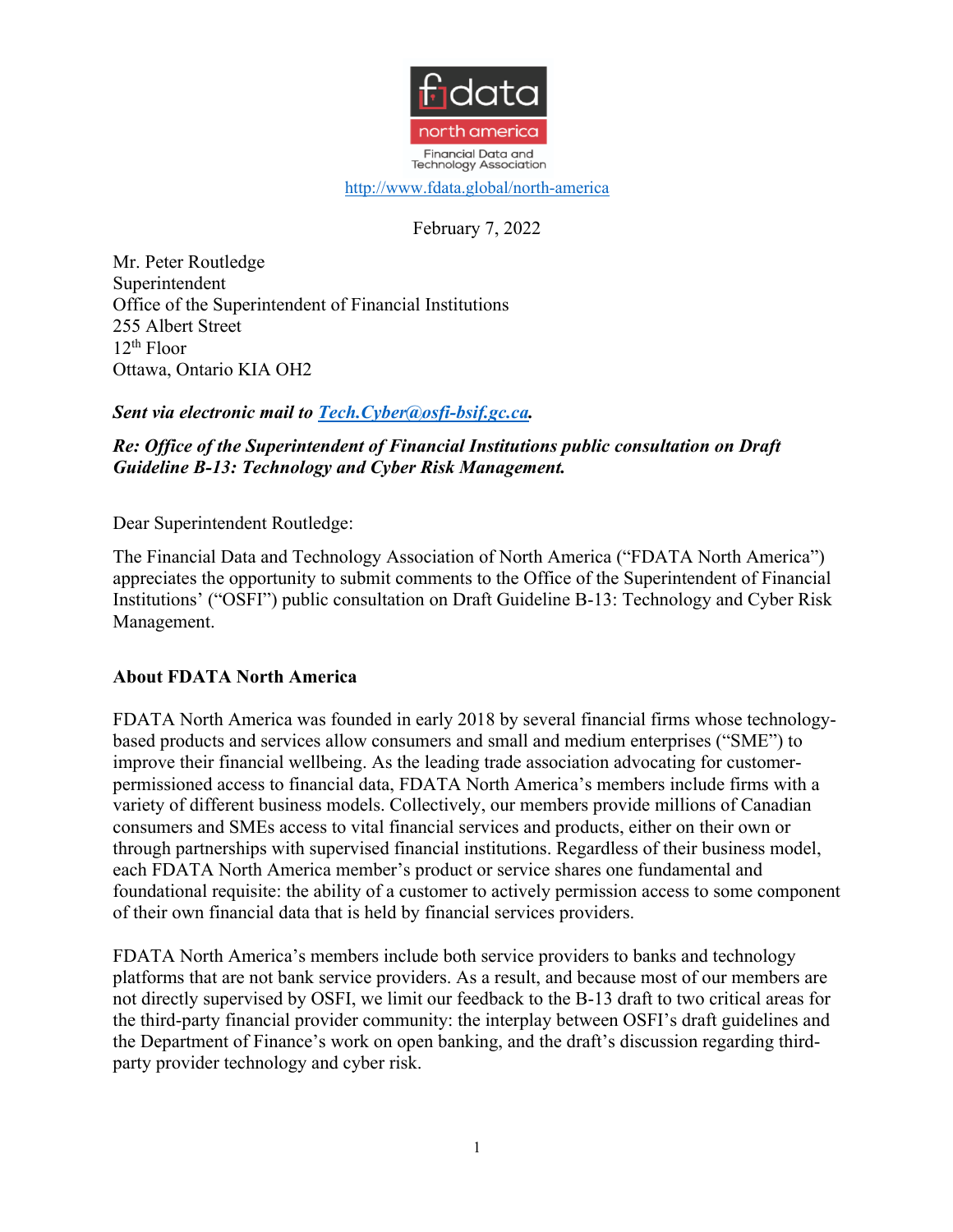

# **Interplay Between B.13 and Development of Open Banking in Canada**

Our members, which include some of the most innovative and widely used financial technology companies across the country, have been encouraged by recent signals from the federal government, namely the Department of Finance, that Canada will soon implement an open banking regime. Following the release of a report from the Advisory Committee to the Minister of Finance on Open Banking last August, the federal election saw commitments pledged from across the political spectrum for the delivery of open banking in Canada next year.

In countries that have deployed open banking regimes more quickly than Canada, including the United Kingdom, Australia, New Zealand, and Singapore, we have witnessed regulators balance safety and soundness, customer protection, and the innovation brought to bear by a customercentric model in which end users may seamlessly share their data with third parties. For example: in the United Kingdom, where open banking just celebrated its fourth birthday, four million individual users interact with open banking use cases each month in a safe and secure ecosystem in which no third-party breaches have occurred. FDATA expects Canada to strike this balance through the framework articulated in the Advisory Committee Report, which proposes minimum accreditation requirements for third-party providers to gain access to the system. Accreditation of financial services providers is an important element of the Advisory Committee's suggested framework that can bring fintech providers into a well-structured open banking system, and one to which FDATA North America and its members are steadfastly committed for Canada.

Open banking accreditation standards in Canada will almost certainly include cybersecurity requirements for third-party providers. Harmonization of efforts between the Department of Finance's open banking work and OSFI's approach to third-party cybersecurity risk will therefore be essential. As OSFI develops its technology guidelines for third-party technology partners to banks, we respectfully offer that significant consideration has already been undertaken on this issue by the Department of Finance, and stakeholders would benefit from some form of public documentation that clearly distinguishes OSFI's authority and responsibilities with regard to third-party financial technology providers from those of the Department of Finance as it works to implement a Canadian open banking system. Publicly clarifying how these two projects will interact will provide clear direction to the marketplace about how third-party providers can continue to offer their valuable financial services and products in an innovative, competitive marketplace.

### **Distinguishing Third-Party Providers from Customer-Selected Providers**

Digitalization and financial technology have brought increasing complexity to the financial system, particularly regarding the nature of entities' relationships to federally regulated financial institutions ("FRFIs"). As it is OSFI's mandate to keep FRFIs safe, sound, and secure, it is critical to distinguish third-party providers who directly engage with FRFIs from providers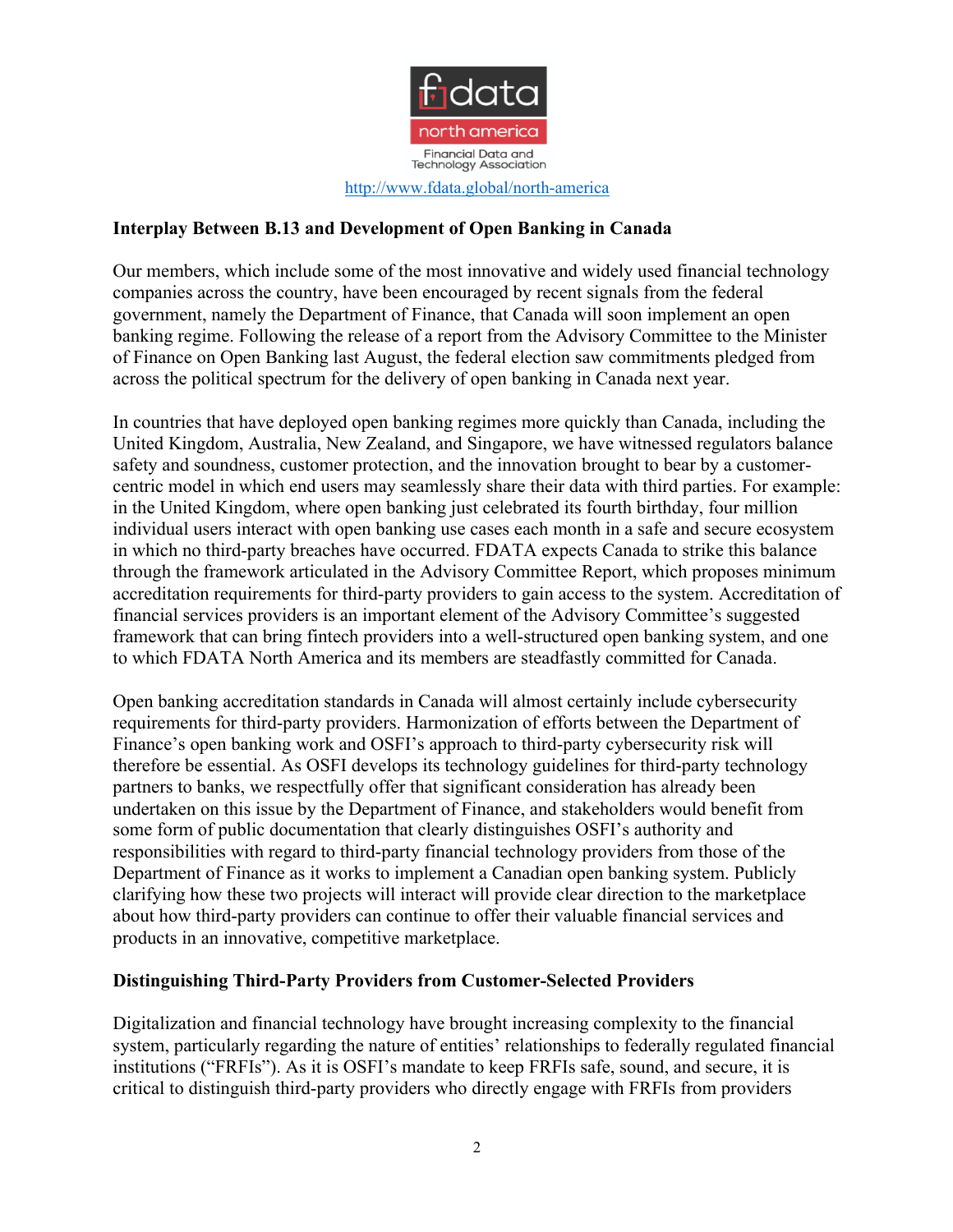

#### http://www.fdata.global/north-america

serving consumers and/or SMEs without a formal relationship to their customers' primary financial institution (what we call here "customer-selected providers").

Historically, third-party providers to FRFIs included either vendors for internal processes, or formal partners delivering services directly to customers. Under an open banking model, however, customers initiate financial relationships with entities who do not have formal relationships with their financial institutions. These relationships tend to mirror those customers may have with mortgage, insurance, or credit card providers, who obtain customer financial information in order to offer services but are not themselves third parties to FRFIs.

Critically, for the purposes of risk management, FRFIs lack insight into the customer-selected providers with whom their customers interact. For example, a customer might leverage a data aggregation service to provide their account information to a budgeting application so that they can better track their finances. While that FRFI may have a relationship with the data aggregator who is performing the function of data portability on behalf of that customer, it most likely does not have a relationship with that budgeting application, and therefore could not reasonably oversee its cybersecurity practices. FRFIs in an open banking regime most often interact with data aggregators performing data portability functions via customer authorization, and therefore it is those data aggregators, and not the customer-selected fintech applications who may serve, playing the role of a third-party to an FRFI. In some instances, FRFIs are themselves consumers of customer-permissioned data via data aggregators. In these instances, it is clear that data aggregators are third parties to FRFIs and would fall under the B-13 framework.

OSFI should clarify that providers with whom customers engage directly, without any intervention from their FRFI, do not fall under the B-13 framework. In an increasingly digital and data-driven ecosystem, in which technologies like data aggregation allow consumers and SMEs to easily transmit their financial information across providers, bringing all providers with whom consumers interact under the third-party risk management umbrella would overburden FRFIs with risk management requirements over firms with whom they do not hold any formal relationship.

## **Tailored Approach to Third-Party Cyber Risk Management**

As OSFI works to foster development of partnerships between FRFIs and third parties, we offer that the primary goal of this consultation should be to ensure that FRFIs third-party risk management requirements mirror their ability to oversee entities with whom they have direct relationships, and not to overburden FRFIs with system-wide oversight that instead should fall to a collaborative regulatory effort including Finance Canada's open banking accreditation regime. A properly devised policy must also guard against the risk of becoming a gatekeeping device that would serve to stifle competition, particularly when many customer-selected providers offer products and services that a customer's bank may not offer, or to customers that a bank may not service. To right-size oversight requirements for FRFIs, it is critically important that OSFI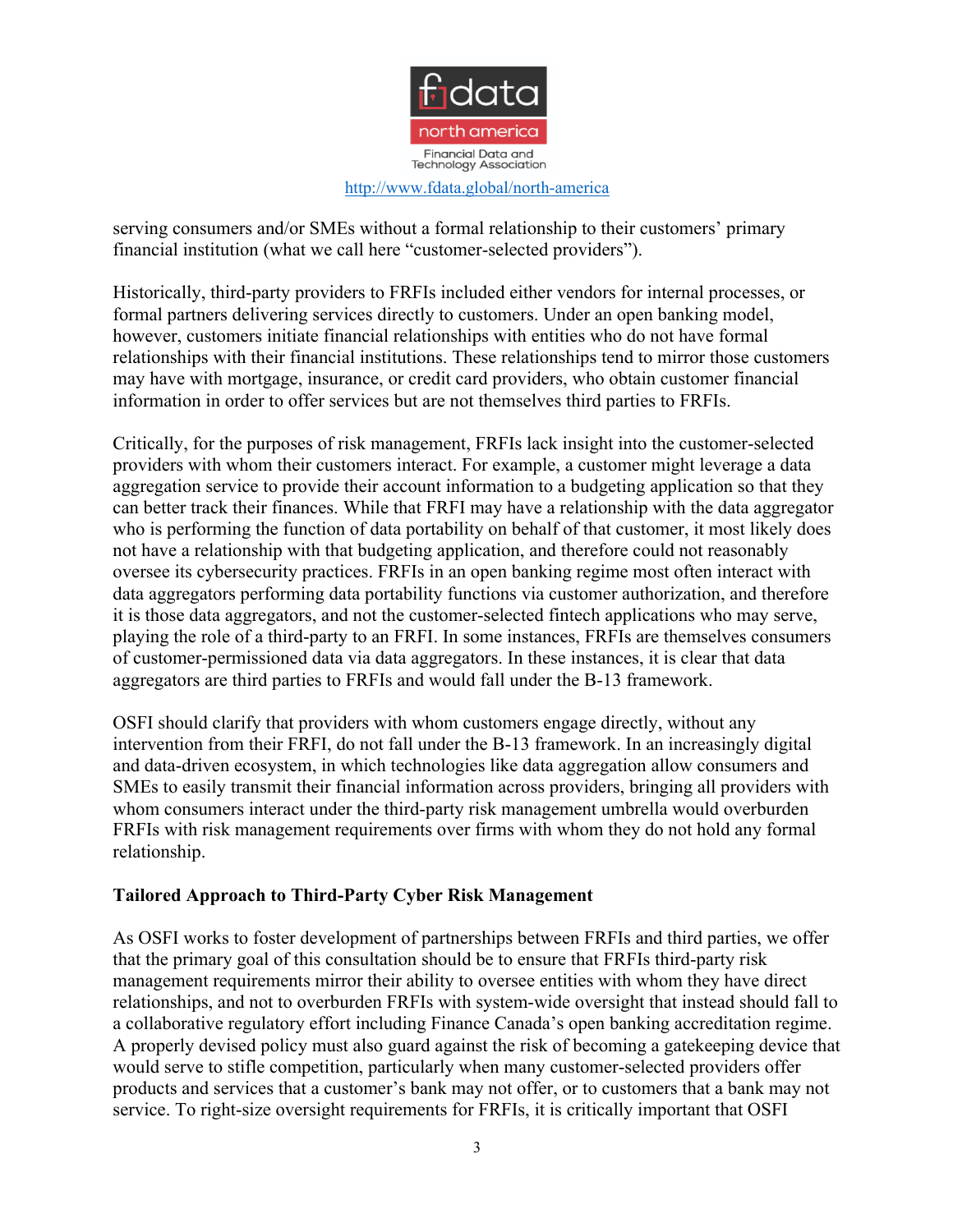

#### http://www.fdata.global/north-america

develop clear and objective standards regarding the cyber risk management requirements, particularly those associated with financial data sharing. These efforts should be conducted in the most transparent means possible, and we would be happy to provide guidance and assistance to ensure the outcome of this consultation strikes the appropriate balance.

Our members are increasingly concerned that as we await the impending launch of an open banking regime, FRFIs may leverage B-13 to override customer direction to share their financial data. A third-party provider technology and cyber risk framework that allows the FRFI to define, implement, and police its own standards, as section 4.1.2 of the proposed guidance suggests, has the potential to significantly alter the shape of today's financial services marketplace.

Even before OSFI's proposed guidance has been finalized, customer-selected providers in Canada are experiencing a range of restrictions to customer-permissioned data that includes selective blocking of specific use cases, degradation of data, and targeted blocking of sharing specific data fields. In each of these cases, the ability of the third-party provider to offer its services to the consumer or SME is significantly curtailed or completely restricted. Accordingly, competition in data-driven financial services is already being substantially inhibited to the severe detriment of consumers and SMEs. This undesirable balance of power derives from the existing approach to third party risk responsibility, which allows FRFIs to unilaterally create security standards which can be deployed toward anticompetitive ends.

We are deeply concerned that section 4.1.2 of the proposed guideline underscores existing policies that have led to the market distortions described above. If FRFIs are further shouldered with responsibility for customer-selected providers' cybersecurity compliance as proposed in this section, we would expect further restrictions on customer-selected providers' access to customerpermissioned financial data, which would directly conflict with the established policy goals of Canada's open banking journey. To be clear: we are not suggesting that customer-selected financial providers should escape appropriate oversight; in fact, FDATA North America has always held the position that customer-selected providers should be responsible for the security of the customer data that they access, must accept any liability responsibility arising from cybersecurity breaches, and be able to fulfill any required customer redress. On multiple occasions in fact, we have led efforts urging government agencies to proactively develop uniform standards, which the market on its own has not been able to establish.

Front-running an open banking regime by force-fitting customer-selected oversight into thirdparty oversight will unduly burden FRFIs with risk management responsibilities they may not in fact be able to carry out, and for which their only recourse may be to shut down their customers' access to data portability, which are grounded in Canada's Digital Charter.